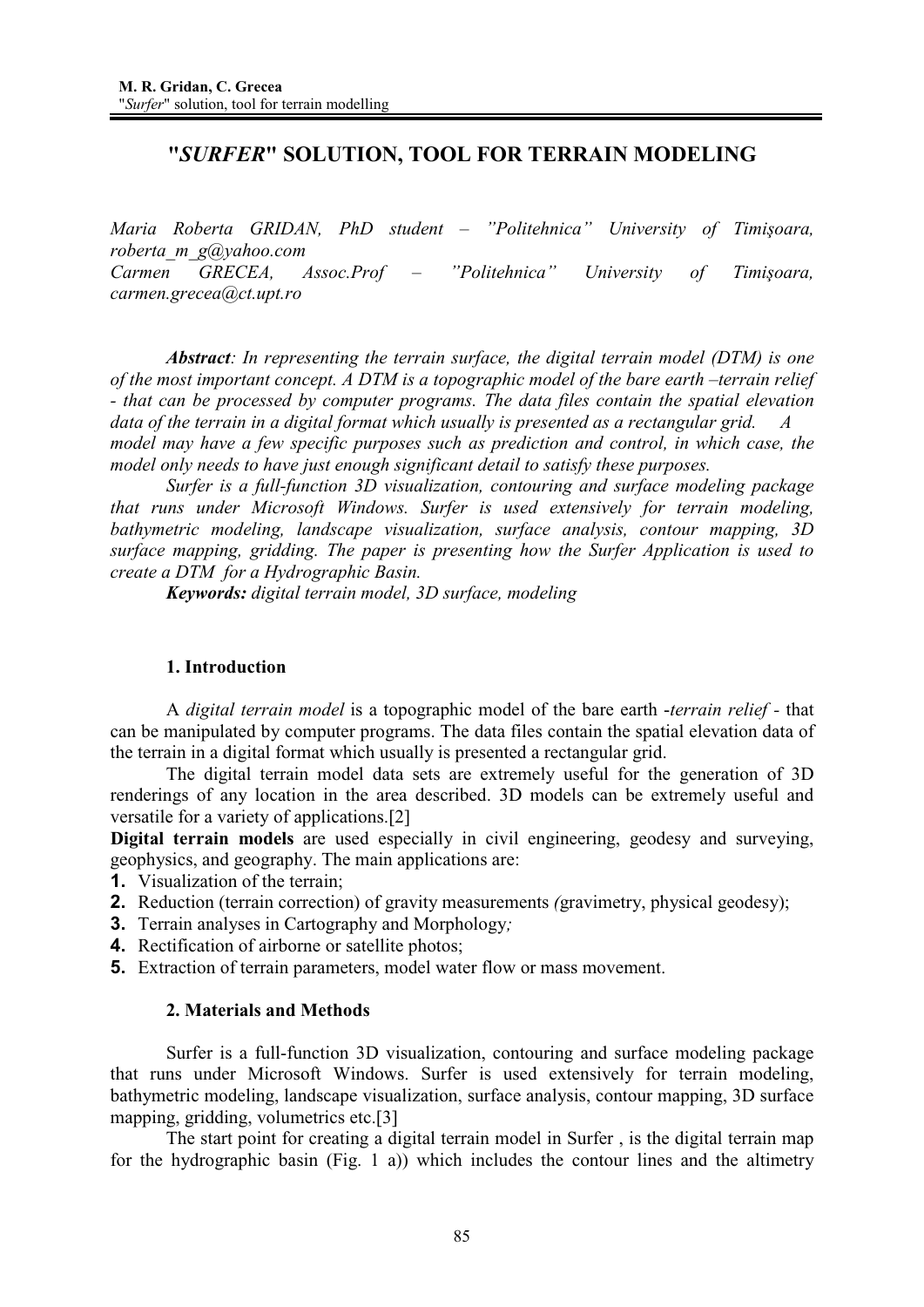points, rivers and the crest lines represented as 3D lines, the break of slopes and also all the other elements of great importance in mathematical terrain modeling.[1]

 Equidistant lines are overlapped on the digital terrain map for obtaining the list of coordinates required for Surfer application. Based on the required precision, the equidistance can be determined (Fig. 1 b)). At the intersection of each line with a contour line are extracted the three spatial coordinates of the intersection point.



a) b)

Fig. 1. a) Digital terrain map; b) Equidistant lines overlapped on the digital terrain map for the hydrographic basin

 The coordinates (extracted from the digital map) are centralized in an Excel file, which is compatible with Surfer application.

| Point |         |         |      |
|-------|---------|---------|------|
|       | X[m]    | Y[m]    | Z[m] |
|       | 186.912 | 641.021 | 228  |
| 2     | 186.385 | 641.021 | 225  |
| 3     | 185.569 | 641.021 | 220  |
| 4     | 185.112 | 641.021 | 215  |
| 5     | 184.793 | 641.021 | 210  |

Table 1. The list of coordinates (extract)

 After creating the list of coordinates we open the Surfer application. In the main menu we select the "Grid" submenu. For importing the coordinates we chose the option "Data"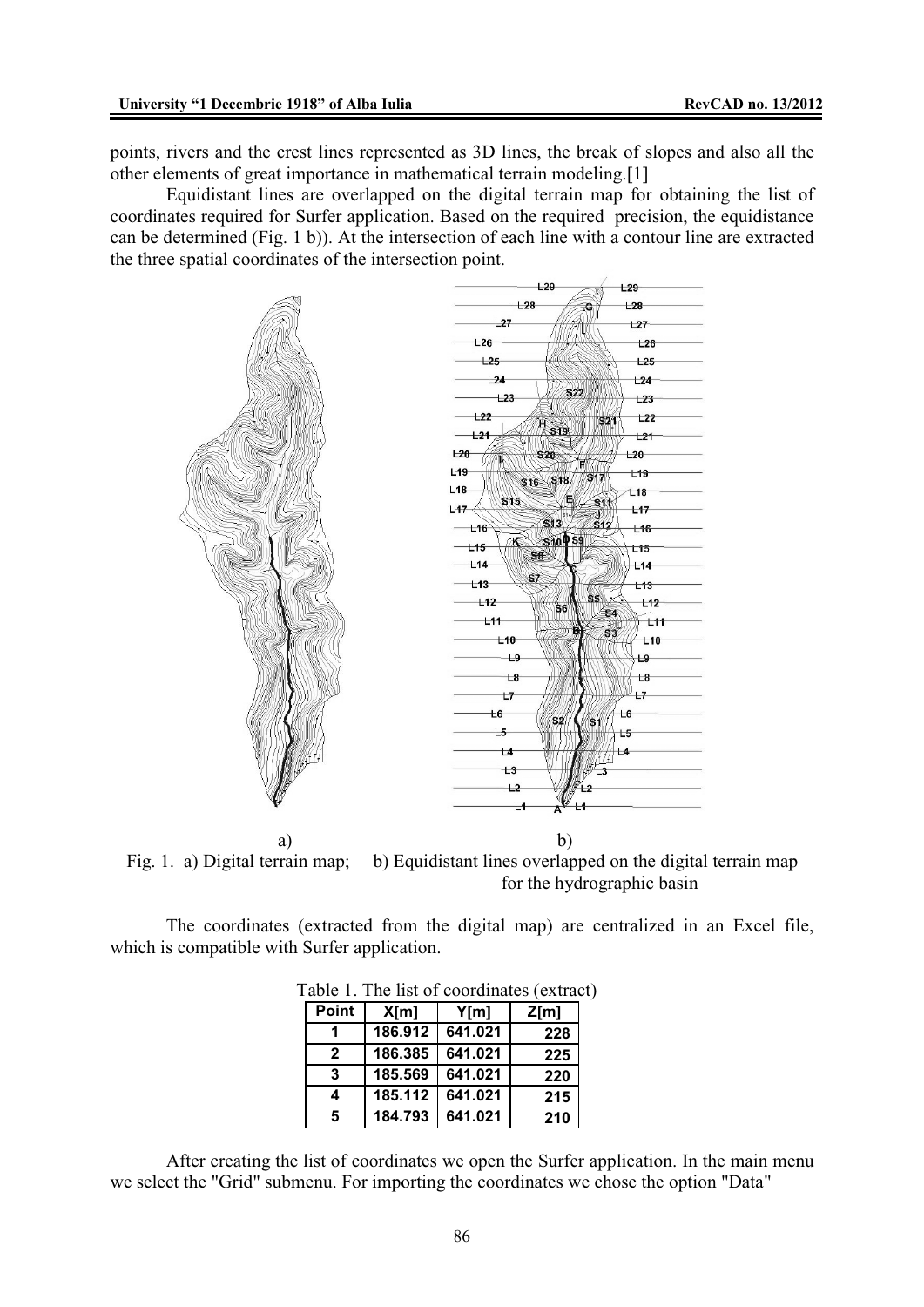

Fig. 2. The coordinates import

 Following the selection of the source file, a pop-up window will appear. Here we select the Excel columns from where Surfer will extract data (Fig. 3)

|                             | Grid Data - D:\Kituri\Surfer\Tabl SURFER.xls |         |                  | P<br>53              |
|-----------------------------|----------------------------------------------|---------|------------------|----------------------|
|                             | Data Columns (1085 data points)              |         |                  | OK                   |
| $X:$ Column F: $x$ (m)      |                                              | ▼       | Filter Data      |                      |
| Column D: v<br>Y: I         |                                              | ۰       | <b>View Data</b> | Cancel               |
| Z:<br>Column E: Z (m)       |                                              |         | Statistics       | <b>√</b> Grid Report |
|                             |                                              | ▼       |                  |                      |
| Kriging<br>Output Grid File |                                              |         | Advanced Options | Cross Validate       |
|                             | D: Wituri Surfer \Tabl SURFER.grd            |         |                  | ഭ്                   |
| Grid Line Geometry          |                                              |         |                  |                      |
|                             | Minimum                                      | Maximum | Spacing          | # of Lines           |
| X Direction:                | $10^{-}$                                     | 644.25  | 6.406565657      | ÷<br>100             |

Fig. 3. The coordinates extraction

 By pressing "Ok" key the grid will be created. The grid is the base for 3D terrain representation.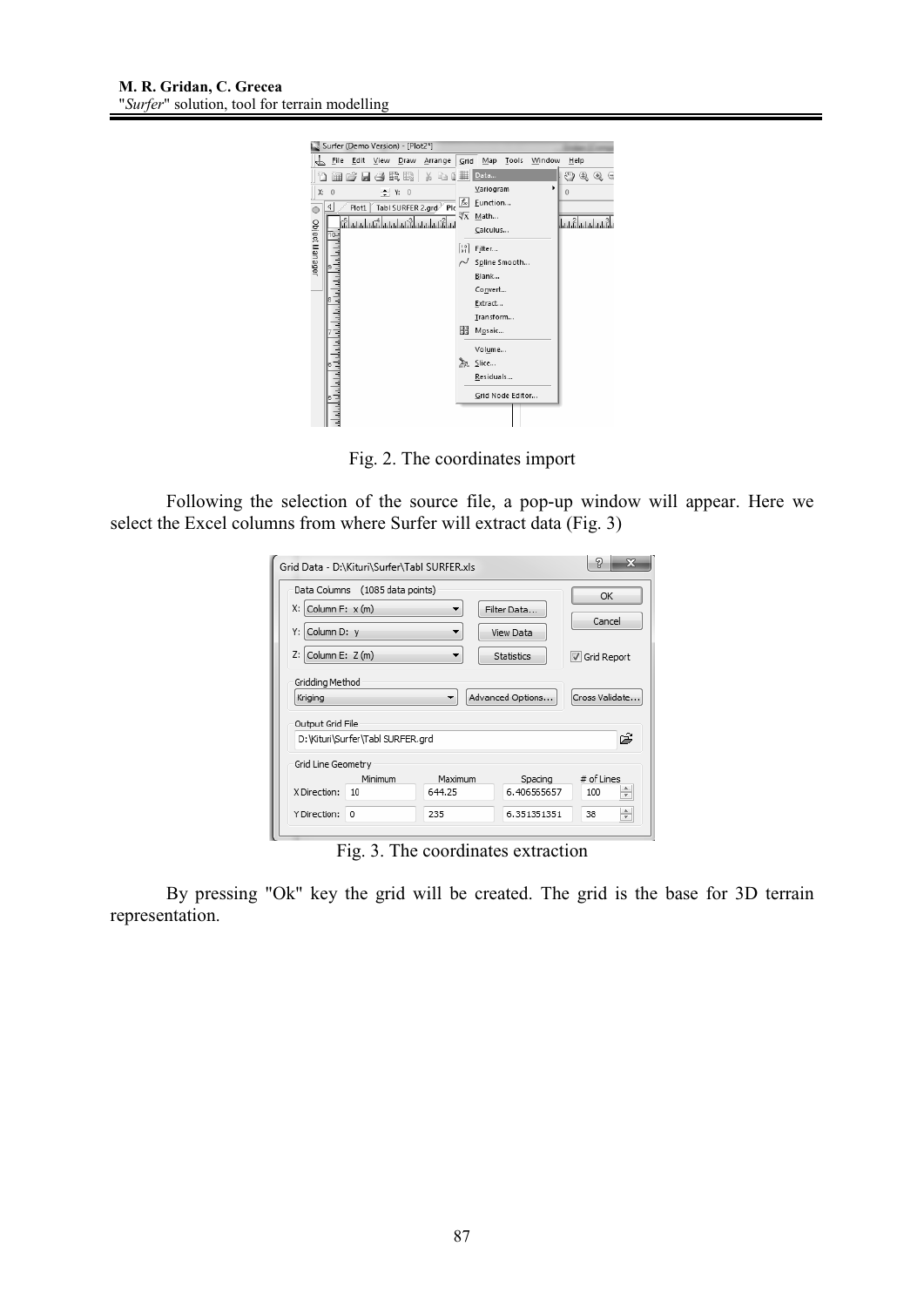

After creating the grid we can obtain different maps:

## 1. Shaded relief map:

 Shaded relief maps are raster maps based on grid files. These maps use different colors to indicate surface slope and slope direction relative to a user-defined light source direction. **Surfer** determines the orientation of each grid cell on the surface, and assigns a unique color to each grid cell. The most common use for these maps is in tracking landscape modifications.



#### 2. Grid vector map:

 Vector map information, direction and magnitude, can be derived from one grid. The arrow symbol points in the "downhill" direction and the length of the arrow depends on the magnitude, or steepness, of the slope. A vector is drawn at each grid node for helping oversee earth slides.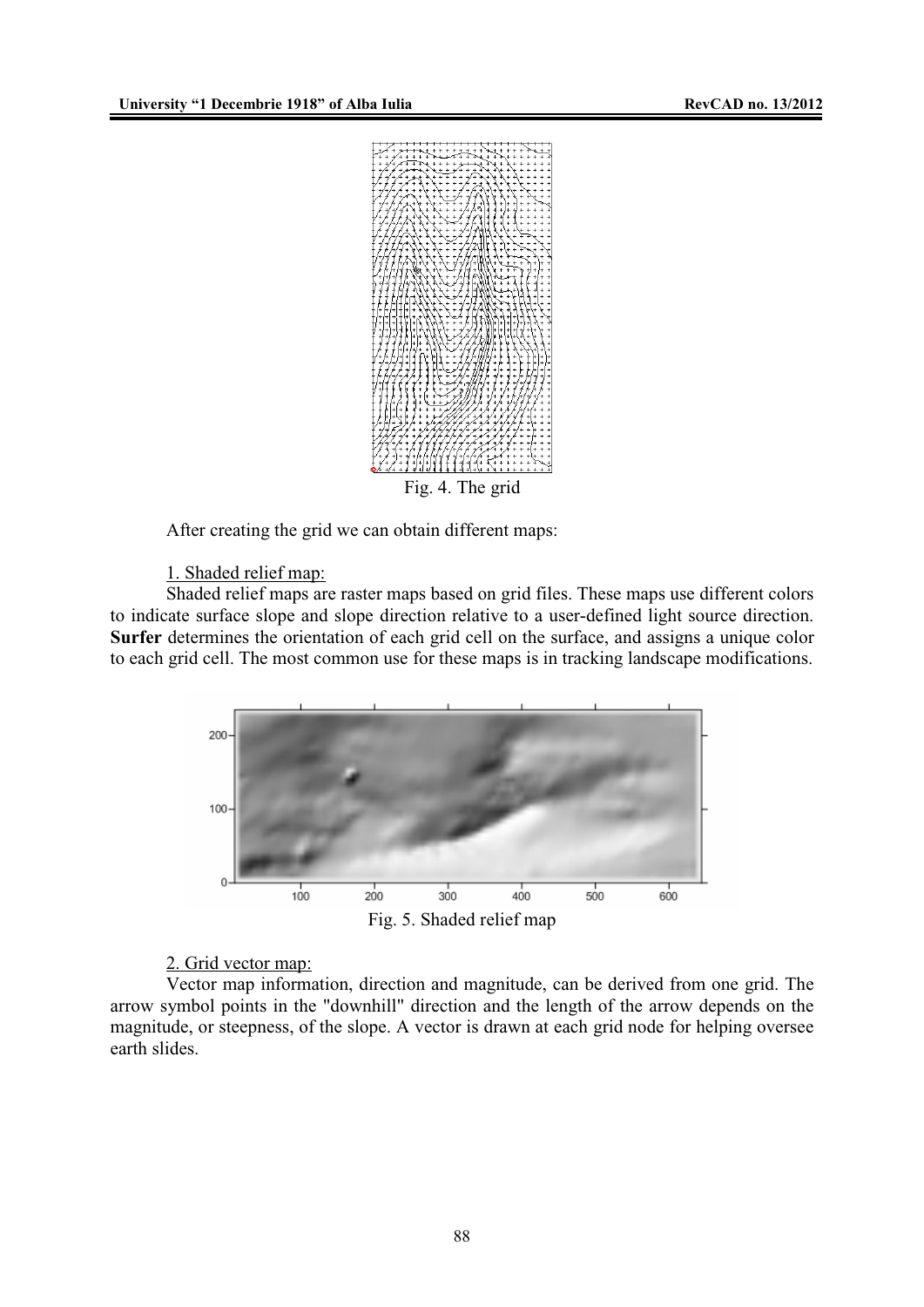

3. 3D Wireframe:

 Wireframes are three-dimensional representations of a grid file. The 3D wireframe is created by connecting Z values along lines of constant X and Y. At each X-Y intersection (grid node), the height of the surface is proportional to the Z value at that point. These maps are very useful for calculating different types of landscape modifications in order to quantify them for engineering purposes.



Fig. 7. 3D Wireframe

4. 3D Surface:

 3D Surfaces are three-dimensional shaded rendering maps from a grid file. The height of the surface corresponds to the Z value of the associated grid node. More dense grids show better details on the surface

 Color can be used to show Z values on surfaces. The colors are blended to form a smooth gradation. Once the color is selected, the lighting can be adjusted, changing the appearance of the map so the user can easy extract terrain information.